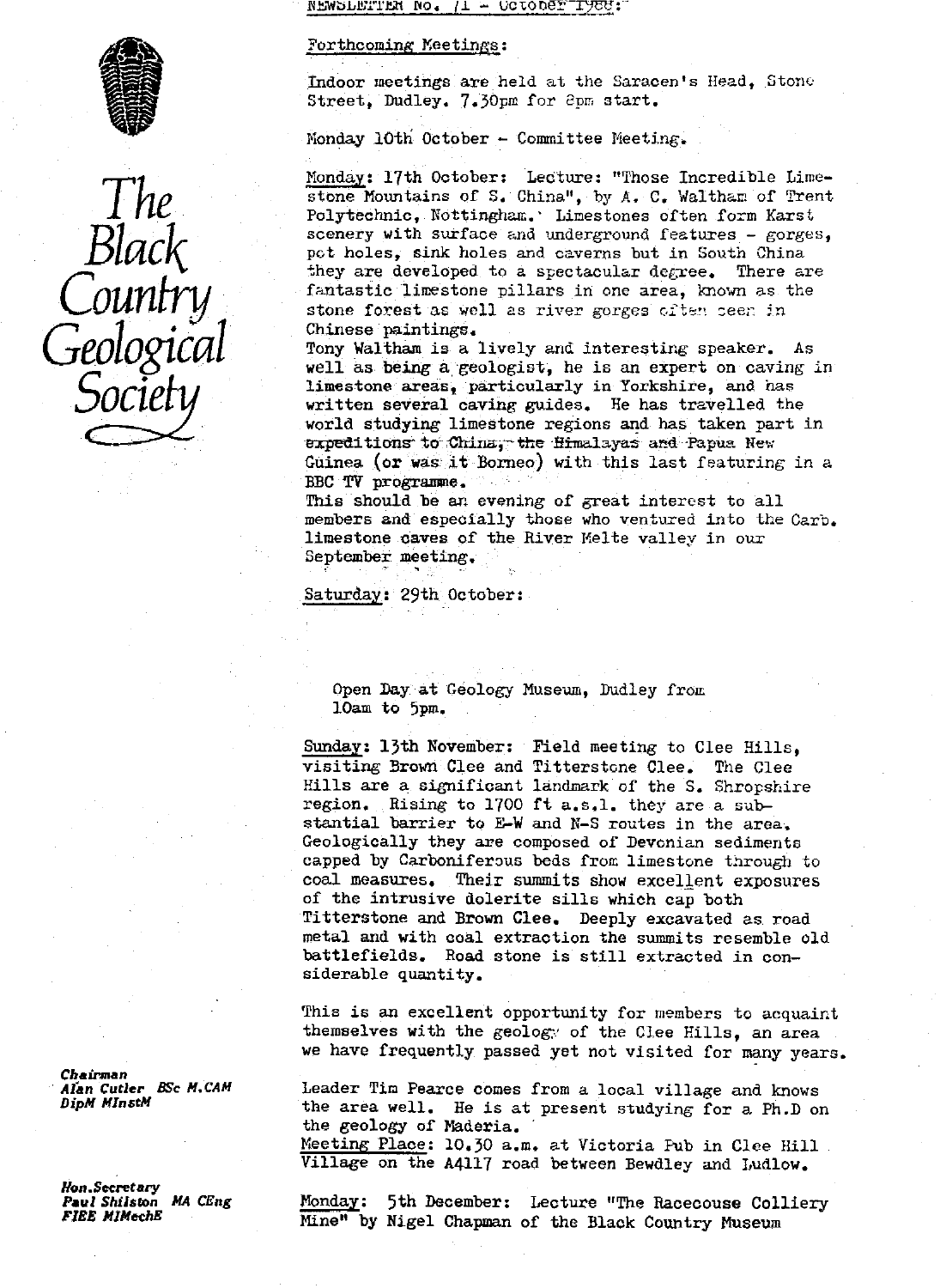(mining) group.<br>The mining group have been researching on the history of coalmining in the Black Country and are at present engaged on the reconstruction of a small mine simulating working conditions on the face of the Dudley thick coal. Nigel will describe these activities and update members on their progress. 어두다 감동  $\mathbf{r}$ 

Monday: 16th January: Lecture on "A mineral hunter in Ireland" by Colin Reed, Keeper of Geology at the Dudley Museum.  $\left\langle \left\langle \left\langle \mathcal{E} \mathcal{E} \right\rangle \right\rangle \right\rangle \left\langle \left\langle \mathcal{E} \right\rangle \right\rangle = \left\langle \left\langle \mathcal{E} \right\rangle \right\rangle \left\langle \left\langle \mathcal{E} \right\rangle \right\rangle \left\langle \left\langle \mathcal{E} \right\rangle \right\rangle \left\langle \left\langle \mathcal{E} \right\rangle \right\rangle \left\langle \left\langle \mathcal{E} \right\rangle \right\rangle \left\langle \left\langle \mathcal{E} \right\rangle \right\rangle \left\langle \left\langle \mathcal{E} \right\rangle \right\rangle \left\langle \left\$ 

RA - Wandelshi ying yardin ji Monday: 13th February: ACM at 7.45pm followed at 8pm by Paul Shilston "Yellowstone and Yosemite - two great national parks."

Yellowstone and Yosemite are probably the two most attractive national parks in the USA, and they offer interesting geological contrasts as well as breathtaking scenery. 10 多彩 10 美容 Yellowstone has a great range of geothermal features - geysers, hot springs, fumeroles, mud pots - whilst Yosemite is a large granitic area showing iceage glaciation effects.

Monday: 13th March: Lecture: "The Channel Tunnel" by R.G. Rainford of  $\sim 1.4 \pm 0.23$ Tarmac Construction.

"Tarmac Construction are one of the " partners in the Eurotunnel Consortium and this lecture will describe some of the geological and civil engineering aspects of the tunnel project and will update members on the current progress of tunnelling.

 $\partial \tilde{\Phi}^{\dagger}(\xi)$  and  $\tilde{\Phi}^{\dagger}(\xi)$ 28th March - 10th April:

MURCHISON SYMPOSIUM - an international symposium of the Silurian System, held -at-Keele-University.

It is planned to arrange a special event on Friday 31st March when the symposium has an historical outing to Dudley.

Monday: 16th April: Field meeting: "Tertiary Dykes in South Staffs,", led by Dr. David Thompson of Keele University. Joint meeting with Shropshire Geological Society.

May: Lecture to be announced.

June 12th - field trip to ICI salt<br>mines and Jodrall Bank.

June 19th: Evening field trip: Uffmoor. Wood.Woodland, wildlife and geology. ំពោះកាលពីនៅ leader Alan Cutler.

July 3rd; Society Bar-be-cue at . Oldswinford Hospital, Stourbridge.

대중 시작을 보실

# EDITORIAL:

 $-2 -$ 

What have the Outer Hebrides and St. Tropez in common? Ans. - very little; apart from abundant schists, gneisses and porphories. Having spent a week in Harris in early July I can thoroughly recommend it as a geologists' paradise with almost total exposure in some areas, relatively unpicked spoil heaps and glorious, sandy, deserted beaches with blue, clear Atlantic waters. The highlights of the week were the two large pegmatite veins of Chaipaval and Sletteval where the 25 long micas are<br>available in great quantity, and the large, garnet-bearing metabasic rocks. Our party was aided by the discovery of a WWII pick. axe and sledge-hammer, ideal for enlarging<br>weathered exposures. Minibus mudflaps scraped all the way back to the W. Midlands! Refusing to submit to conventional tourism, my hammer was carried south to St. Tropez and the massifs of the Maures and nearby Esterel. Viewed by the hordes as a mad-dog or Englishman, I enjoyed collecting the very unusual chlorite schists, gneisses and porphories of the region in the many rocky coves and headlands. These massifs uplifted in Hercynian times provide us with more than just the playground for European hordes. Which to visit - Hebrides or Cote D'Azur. depends on whether you prefer cagoul to suntan cream or tweed to traffic jam. To our autumn programme - an excellent selection of varied geological interestcast a careful eye over our events and I'm sure there's something to your tastes = put the dates firmly in your diary. Many thanks to contributors and those who hany grams we converted the first the press. Keep them flowing in. nia w 12 min. agosti

P.S. Summer arrived in Britain just in time for our trip to S. Wales on the 17th of September. In glorious sunshine the finest of S. Wales scenery and landscape was seen by Black Country and Shropshire geologists a great day out.

## 12th June, 1988: Field trip to Tissington and Carsington Reservoir:

 $\label{eq:2.1} \begin{array}{l} \mathbb{E}[\mathcal{S}(\mathcal{S})] = \frac{1}{2} \sum_{i=1}^n \mathbb{E}[\mathcal{S}(\mathcal{S})] \mathbb{E}[\mathcal{S}(\mathcal{S})] \mathbb{E}[\mathcal{S}(\mathcal{S})] \mathbb{E}[\mathcal{S}(\mathcal{S})] \mathbb{E}[\mathcal{S}(\mathcal{S})] \mathbb{E}[\mathcal{S}(\mathcal{S})] \mathbb{E}[\mathcal{S}(\mathcal{S})] \mathbb{E}[\mathcal{S}(\mathcal{S})] \mathbb{E}[\mathcal{S}(\mathcal{$ 

 $\frac{1}{2}$ 

The visit began in the beautiful village of Tissington. Dr. Neil Aitkenhead of BGS explained the setting for the formation of the local rocks. the Carboniferous Widmerpool

an See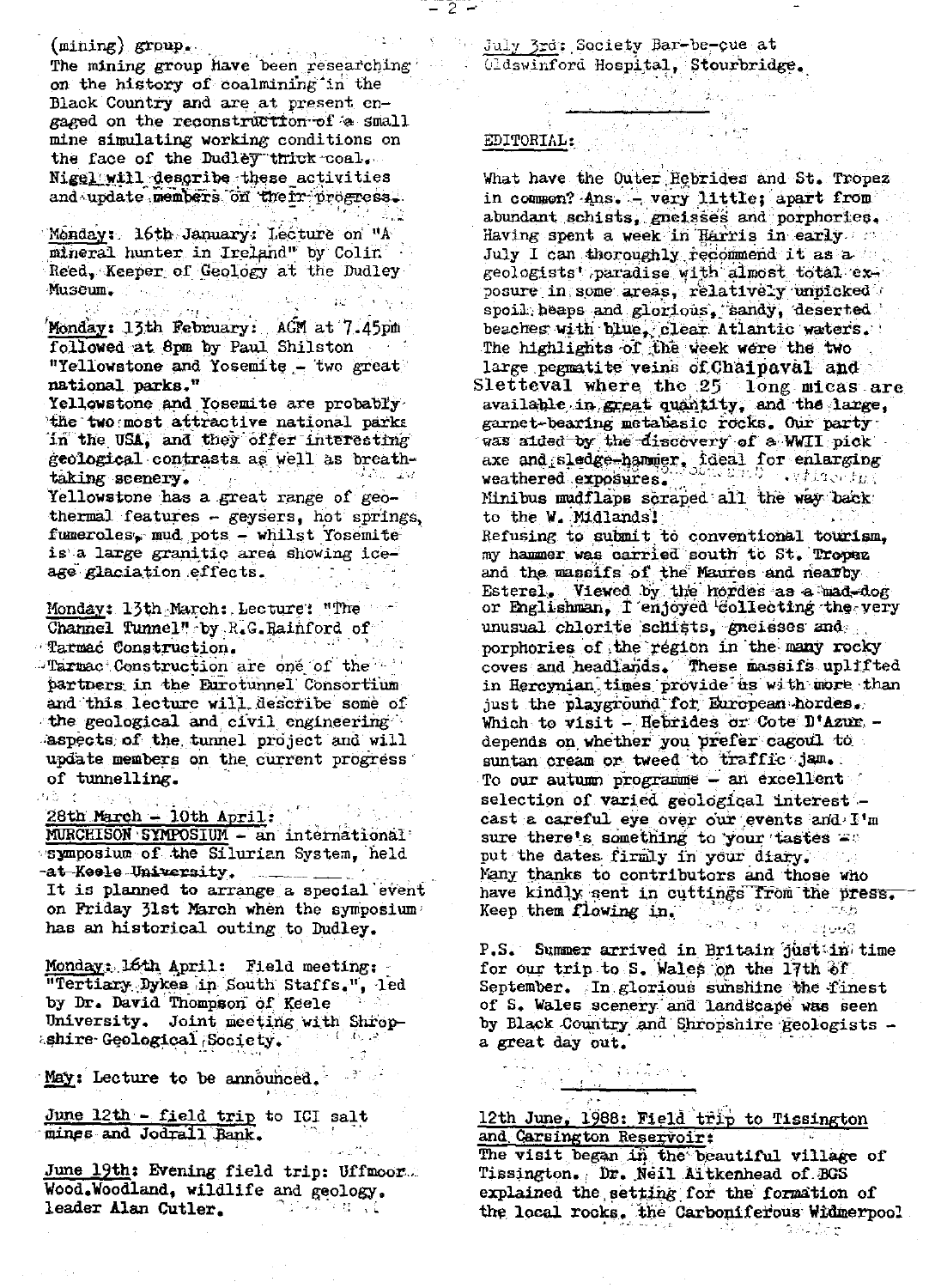Formation and Tissington Volcanics. The Widmerpool Formation consists of turbidites predominantly of mud with thin limestones and Volcanics. Along the Tissington Trail we saw vesicular volcanic ash extruded subaerially. In Crakelow quarry we saw limestones with volcanic ash in pockets. The upper surface of some of the beds was eroded, Coal plant fragments indicated periods of emergence. Exposures, near Kniveton demonstrated the predominant mude with bivalves and thin Linestones and lavas of the basin. facies probably the Tateral "Guivalenti of the rocks seen in Crakelow Quarry. Carsington Dam collapse. The Carsington Dam was built to hold a storage reservoir to take Hiver Derwent waters. in winter to store for summer use. It was bailt for the Severn Trent Water<br>Authority. Construction began of 1980 and dailure took place on 6th yune; The dam was built of focal 1984. shadey mudstone. It had a bootshaped. core of weathered mudstone and an earth, dam of less weathered modstone. lapers of 1 imestone, one Toot aniels were placed an blankets to stop port The slip that occured was like a rotational, slip, between the core and earth dem Some sliding afsonoceured altong the laver of head and some affiected the core. The landslip took.<br>thirty six hours and a 500 metre.<br>length of the upstream end slipped. The head was not strong enough to The search product in the muas well.<br>support, the dam. The muas well.<br>The search product in the muasure of the muasure contain pyrite. Broosed to ains sulphuric acid which would react with the limestone, The slope of the earth<br>dam was too steep to the stating. Seepages came out from the drainage blankets.

BGS April done some investigation of the.<br>site in the 1970 s and after the esidange, BGS were called in to reevaluate sthe site and design of the original dam and to advise on recon-Like the class struction.

The remains of the collapsed dam will have to be removed-before-rebuilding can begin, the new dam will have a<br>gentler slope and be without the bottom<br>imestone drained be without the bottom<br>shaped core. The core with be conditioned all, the head will be removed. collapse with a magnificent selection.

of photographs and diagrams. Our thanks go to him for the excellent organisation of a splendid field day.

# K. M. Ashcroft:

- 3 -

Contaminated land - The Next Environmental Disaster? (part 1 - part 2310415 increxing

issue) by Graham Worton:

None of us would question the value of soil as a natural resource. It's the medium in which we grow our food crops and found our buildings How many of us realise however the damage that has been done to the soil environment by chemical pollution Trom our everyday industry? or the long-term hazards that are posed for such polution, which contaminates cour land resources...

It is inevitable in a developing-society that. pressure will be exercised to contain development within city areas and preventing its. sprawl into the surrounding green countryside. Such resolution necessitates the resusciof land which has fällen into derelection. Often such re-use will involve a change of land use, from say a large, derelect industrial sate for example Bilston Steelworks, to a more: environmentally sensitive use for example a housing estate,

Often such sites retain chemical waste materials which remain as legacies andn problems for the next generation of landsuse to solve to return the land to ceneficial use. It is only recently, since the passing and enforcement of pollution control and Maste Management Laws that the responsible xontrol<br>over waste materials has been statutury and prior to this much indiscriminate dumping. of tunnelling occurred.

Clearly all manufacturing industries produce waste products in <del>large quantities. but</del> Stt tends to be the heavier industries of greater antiquity that retain the greater degree of chemical contamination in the soil. Examples of<br>such industries are:

Chemical works Gasworks Petrochemical works/oil refuneries Foundries, Metail platters works? Landfill sites, dumps ol Metal mines, mineral freeessing shops Power Stations Sewage works.

The soll receives a "chomitical" diad the such<br>industries in one of four hajor ways, these are:-4

1. spillage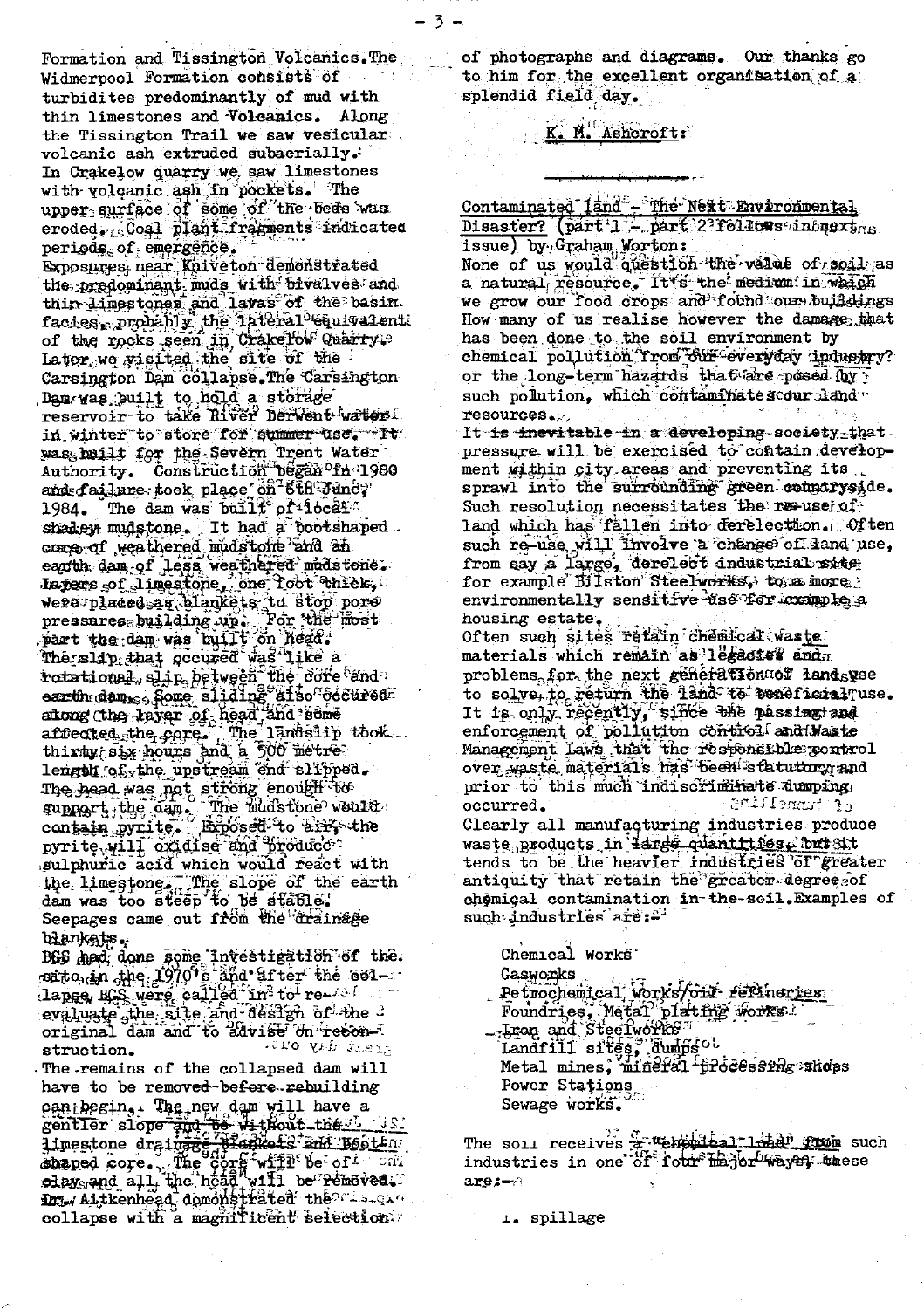- 2. leakages from pipes and tanks
- 3. dumping or deliberate spreading
- 4. aerial fallout of contaminated dust.

The types: of themicals if for such a wide. variety of sites are similarly varied and controlled by the history of pro-<br>cesses used and the site and wie rew and, a smaller number of priority contaminants can be pleasure to from the extensive " lists which are commonly occurring. Recent work by the D o E, BRE etc<sup>\*</sup> has produced tables of contaminants indicating soil concentrations of each contaminant, when are considered to secure undesitzable and maceentable (Threshold and Action Trigger concentrations). experience in the view of soft soft a fine a family of soft soft and produced the set sife has concentrations of contaminants

exceeding the Action Trigger concentration, then some form of clean-up. treatment imst be carried out on-site to deep with the contamination.

#### BCGST News

syll tentar flus

l. Dan tiwitybweckend: DeaksNational>Papk 37912. Centre, Losen J, La Precastigton Derbyshene "Minenals, Rodka smd Possils" 28th/30th October in Tobas and the property of the south of the contract of the contract of the contract of the contract of the contract of the contract of the contract of the contract of the contract of the contract of the contract 2. University of Bristol, Dept. of space Extra#maral studiesi: Geological Coarbes ?" Dayschools, and Weekends: October 1-5" Freid Geology in Shropshiri .

22nd October Geology of the Cotswolds: 28-29 October Geology of E. Purbeck; 12th November Geology of the Cotswolds: 19-20 November Petrology of Sedimentary. 15 Rocks: 3rd December Magnatism,

Volcanism and Tectoric processes:  $\mathfrak{F} \subset \mathbb{R}$ 9-11 December The petrological microscope 20-22 January A Geological Miscellany 913 Devizes: 17-19 Felining & Geological Management Miscellany, Ilminster: 3-5 March and bound Geology of the Dorset Coast, in the man car Bridport Area: 5-7 May Jocal Rocksdand did

Fossilsen onaud

a score and make contreso is hudy Tours we 5-22 April ; Geology of the Be Eliza Peningular May (10 days), Geology sucin ndormwail's July, "Geology and Archae"<br>" "Glogy fn: Driney" and Caithness: September, **SGeology in Brittany, Geology in NW** "Spain el 15=24 September 9 Gen 904, 31 Nun 1 . u il sua listo han hall ri li aniinentein Dingle. .Вно блюнантел исDetails and enrolment from Dr. Peter Hardy University of Bristol, Department of Extramural Studies, Wills Memorial Building, Queen's Road, Bristol BS8 1HR, Telephone:  $(0272)$  303622/303624.

3. Ammonite Armada - exhibition on the natural history of the Frodingham Ironstone at Scunthorpe Museum 3rd September - 13th November and 28th December - 22nd Jan, 1989. lOam to 5pm, Sunday 2pm-5pm. Scunthorpe Museum, Oswald Road, Scunthorpe (0724) l jiho serom zinge tigasta ekonomiyati . J 843533.

بالغ والمراد

ക്രൂപ്പോളം പക് എന്ന സംശരിക്കി 4. University of Birmingham: Introduction to Geology - a weekend residential course 7-9 April, 1989 based at Bishop Mascall Centre, Lower Galdeford, Ludlow. £67.00 includes lectures, field excursions, tuition and full board accommodation. Leader Chris Sands' B.Sc., PhD.

5. University of Birmingham: Courses for aduļts, plan nu nek kori stipramīg ai ta a) "Introduction to Geology", 12 Tuesdays from 27th September at John Willmott School and Leisure Centre, Reddicap Heath Road,  $\texttt{Subt}$  Coldfield.  $\texttt{E19}_\bullet$  QO. Run by Chris Sands  $\texttt{B}_\bullet\texttt{Sc}_{\bullet\bullet}$  ,  $\texttt{RhD}_{\bullet\bullet}$  , we are not instructed, with itself

b) "Introduction to Geology" at College.of Adult Education, Wolverhampton, 12 Wednesdays 7.30 p.m. from April 12th by Susan Childs  $\mathbf{B}_\bullet\mathbf{S}\mathbf{o}_\bullet$  by groups and the basic sessed of  $\mathbf{S}\mathbf{o}_\bullet$ jelan itus tempool (Linegullamy) (zimuot) Adal**d** 

c) "Rocks, Minerals and Mines" 9-11 June, 1989.2-day residential course at Preston  $\texttt{Montford}\ \texttt{Field}\ \texttt{Centre}\ \texttt{E65}\ \texttt{Inclusive}\ \texttt{3.7}\ ^{\circ\circ}$ 

d) "Geology and Scenery in the Marches" 11-18th August 1989 at Preston Montford Field Centre, Fee £160. fully inclusive. 10 ເຊິ່ງ ເຊິ່ງ ກໍ່ມີຄວາມເຊິ່ງ ແລະ ເຊິ່ງ ເຊິ່ງ ແລະ ເຊິ່ງ ເຊິ່ງ ກໍ່ມີຄວາມເຊິ່ງ ແລະ ເຊິ່ງ ກໍ່ໄດ້ເຊິ່ງ ແ

e) "Geology and Landscape in the English Midlands" Chris Sands BSc PhD, 12 evening meetings plus 3 Sat. field visits 7.30-9.30 from 29 Sept. at Dept. of Geological Sciences, Birmingham University Fee 826.

f) "Great Sea-dragons of Past Oceans" = one day course on 11th Feb., 1989 10.30-4.30 Arts faculty, University of Birmingham. Fee £10.50 Including lunch. A ware deal

 $6.$  "Damned Nonsense" as the career  $\mathbf{m}$ geology of William Willoughy was described by his father the 3rd earl of Enniskillen. But he pursued his interests and became an influential figure in the early years of  $\mathbf{X} \times \mathbb{R} \to \mathbb{C}$ British geology.

A travelling exhibition produced by Ulfster Museum shows how he followed his scientific interests in 19th century Ireland.